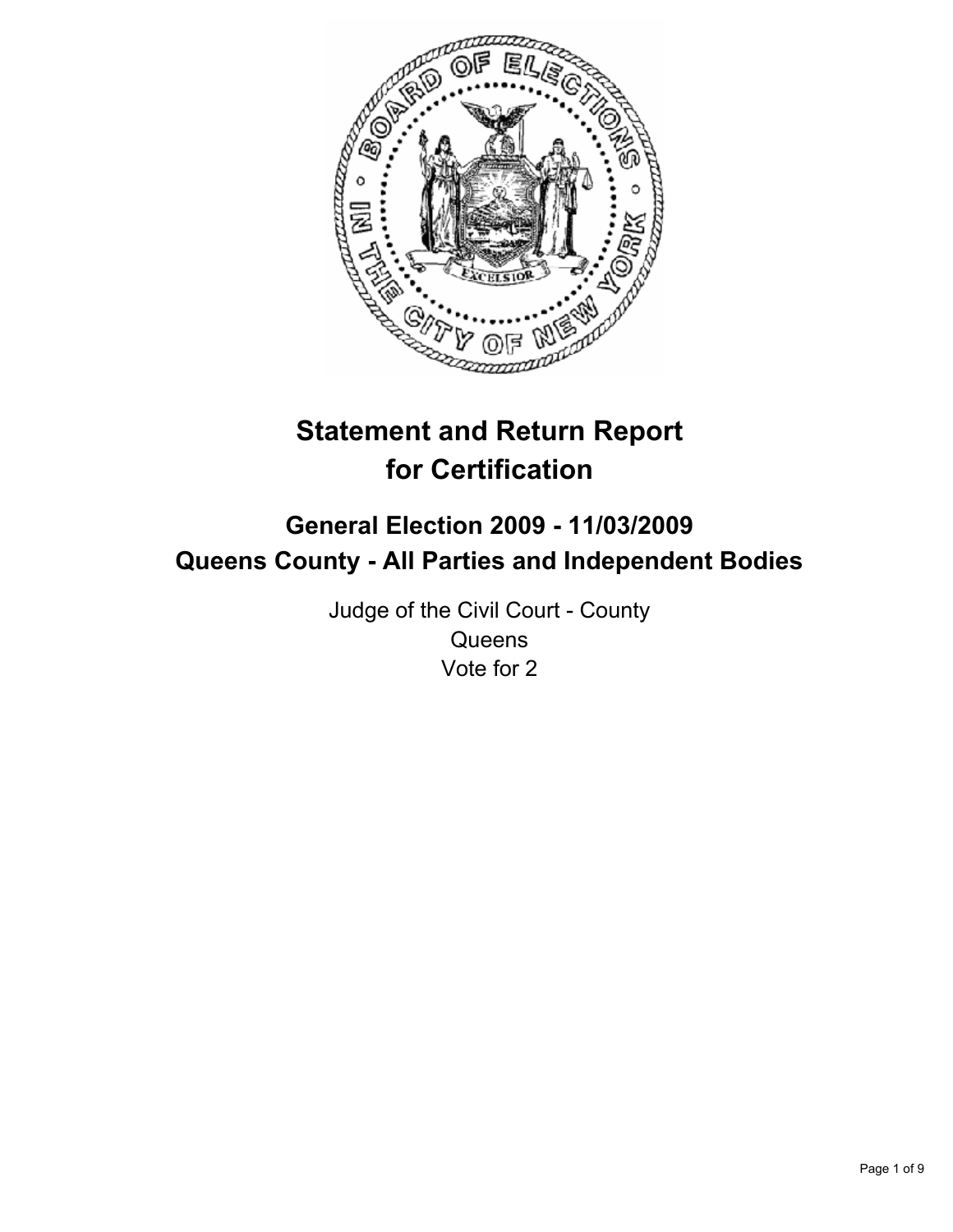

| PUBLIC COUNTER                  | 13,933 |
|---------------------------------|--------|
| <b>EMERGENCY</b>                | 51     |
| ABSENTEE/MILITARY               | 307    |
| <b>AFFIDAVIT</b>                | 127    |
| <b>Total Ballots</b>            | 14,418 |
| JODI ORLOW MACKOFF (DEMOCRATIC) | 5,202  |
| RICHARD G LATIN (DEMOCRATIC)    | 4,702  |
| <b>Total Votes</b>              | 9,904  |
| Unrecorded                      | 18.932 |

## **Assembly District 23**

| <b>PUBLIC COUNTER</b>             | 21,214 |
|-----------------------------------|--------|
| <b>EMERGENCY</b>                  | 44     |
| ABSENTEE/MILITARY                 | 600    |
| <b>AFFIDAVIT</b>                  | 135    |
| <b>Total Ballots</b>              | 21,993 |
| JODI ORLOW MACKOFF (DEMOCRATIC)   | 8,425  |
| RICHARD G LATIN (DEMOCRATIC)      | 7,762  |
| <b>BOB BURCK (WRITE-IN)</b>       | 1      |
| BRIAN SHIUNDEL (WRITE-IN)         | 1      |
| DICK CHENEY (WRITE-IN)            | 1      |
| ELKANAH EDELMAN (WRITE-IN)        | 1      |
| <b>GEORGE BUSH (WRITE-IN)</b>     | 1      |
| <b>GRESS BATTAGCIA (WRITE-IN)</b> | 1      |
| <b>HENRY LAGOS (WRITE-IN)</b>     | 1      |
| MICHAEL DYAYMAH (WRITE-IN)        | 1      |
| <b>Total Votes</b>                | 16,195 |
| Unrecorded                        | 27,791 |

| <b>PUBLIC COUNTER</b>           | 24,059 |
|---------------------------------|--------|
| <b>EMERGENCY</b>                | 4      |
| ABSENTEE/MILITARY               | 485    |
| <b>AFFIDAVIT</b>                | 145    |
| <b>Total Ballots</b>            | 24,693 |
| JODI ORLOW MACKOFF (DEMOCRATIC) | 12,180 |
| RICHARD G LATIN (DEMOCRATIC)    | 11,071 |
| DAVID YASSKY (WRITE-IN)         |        |
| JOHN CASEY (WRITE-IN)           |        |
| MARK LEVIN (WRITE-IN)           |        |
| SEAN HANNITY (WRITE-IN)         |        |
| <b>Total Votes</b>              | 23,255 |
| Unrecorded                      | 26.131 |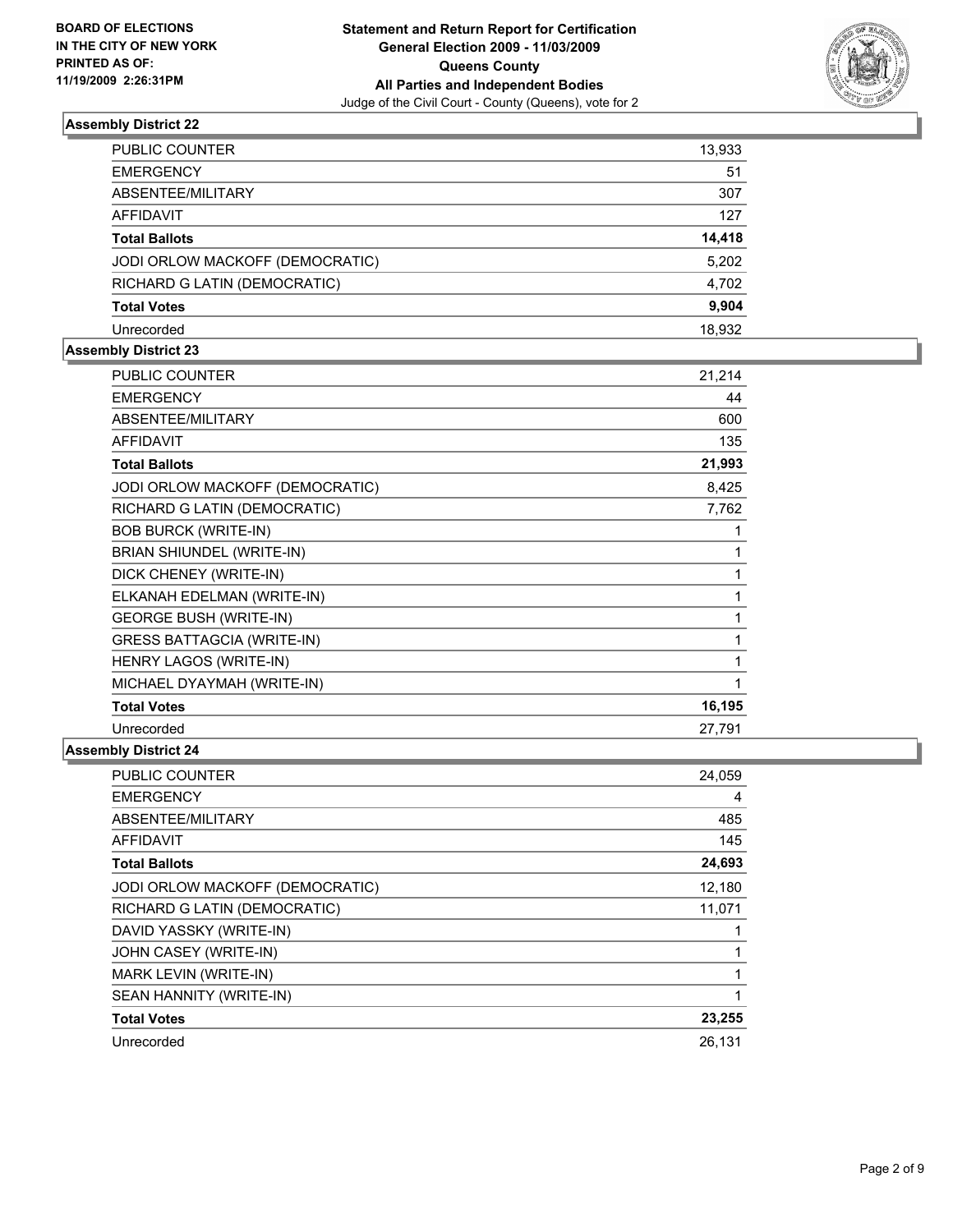

| <b>PUBLIC COUNTER</b>           | 15,270 |
|---------------------------------|--------|
| <b>EMERGENCY</b>                | 36     |
| ABSENTEE/MILITARY               | 286    |
| AFFIDAVIT                       | 155    |
| <b>Total Ballots</b>            | 15,747 |
| JODI ORLOW MACKOFF (DEMOCRATIC) | 7,011  |
| RICHARD G LATIN (DEMOCRATIC)    | 6,504  |
| HELEN MARSHALL (WRITE-IN)       |        |
| TEA LINITR (WRITE-IN)           |        |
| <b>Total Votes</b>              | 13,517 |
| Unrecorded                      | 17,977 |

## **Assembly District 26**

| PUBLIC COUNTER                  | 26,216 |
|---------------------------------|--------|
| <b>EMERGENCY</b>                | 0      |
| ABSENTEE/MILITARY               | 711    |
| <b>AFFIDAVIT</b>                | 168    |
| <b>Total Ballots</b>            | 27,095 |
| JODI ORLOW MACKOFF (DEMOCRATIC) | 11,632 |
| RICHARD G LATIN (DEMOCRATIC)    | 10,592 |
| <b>Total Votes</b>              | 22.224 |
| Unrecorded                      | 31,966 |

#### **Assembly District 27**

| PUBLIC COUNTER                  | 17,529 |
|---------------------------------|--------|
| <b>EMERGENCY</b>                | 108    |
| ABSENTEE/MILITARY               | 442    |
| AFFIDAVIT                       | 174    |
| <b>Total Ballots</b>            | 18,253 |
| JODI ORLOW MACKOFF (DEMOCRATIC) | 8,211  |
| RICHARD G LATIN (DEMOCRATIC)    | 7,647  |
| HELEN MARSHALL (WRITE-IN)       |        |
| LOWELL RAPERPORT (WRITE-IN)     |        |
| <b>Total Votes</b>              | 15,860 |
| Unrecorded                      | 20.646 |

| <b>PUBLIC COUNTER</b>           | 21,979 |
|---------------------------------|--------|
| <b>EMERGENCY</b>                | 58     |
| ABSENTEE/MILITARY               | 649    |
| <b>AFFIDAVIT</b>                | 151    |
| <b>Total Ballots</b>            | 22,837 |
| JODI ORLOW MACKOFF (DEMOCRATIC) | 10.214 |
| RICHARD G LATIN (DEMOCRATIC)    | 9,153  |
| ALINE MARTIN (WRITE-IN)         |        |
| JEFF LEBOWITZ (WRITE-IN)        |        |
| <b>Total Votes</b>              | 19,369 |
| Unrecorded                      | 26.305 |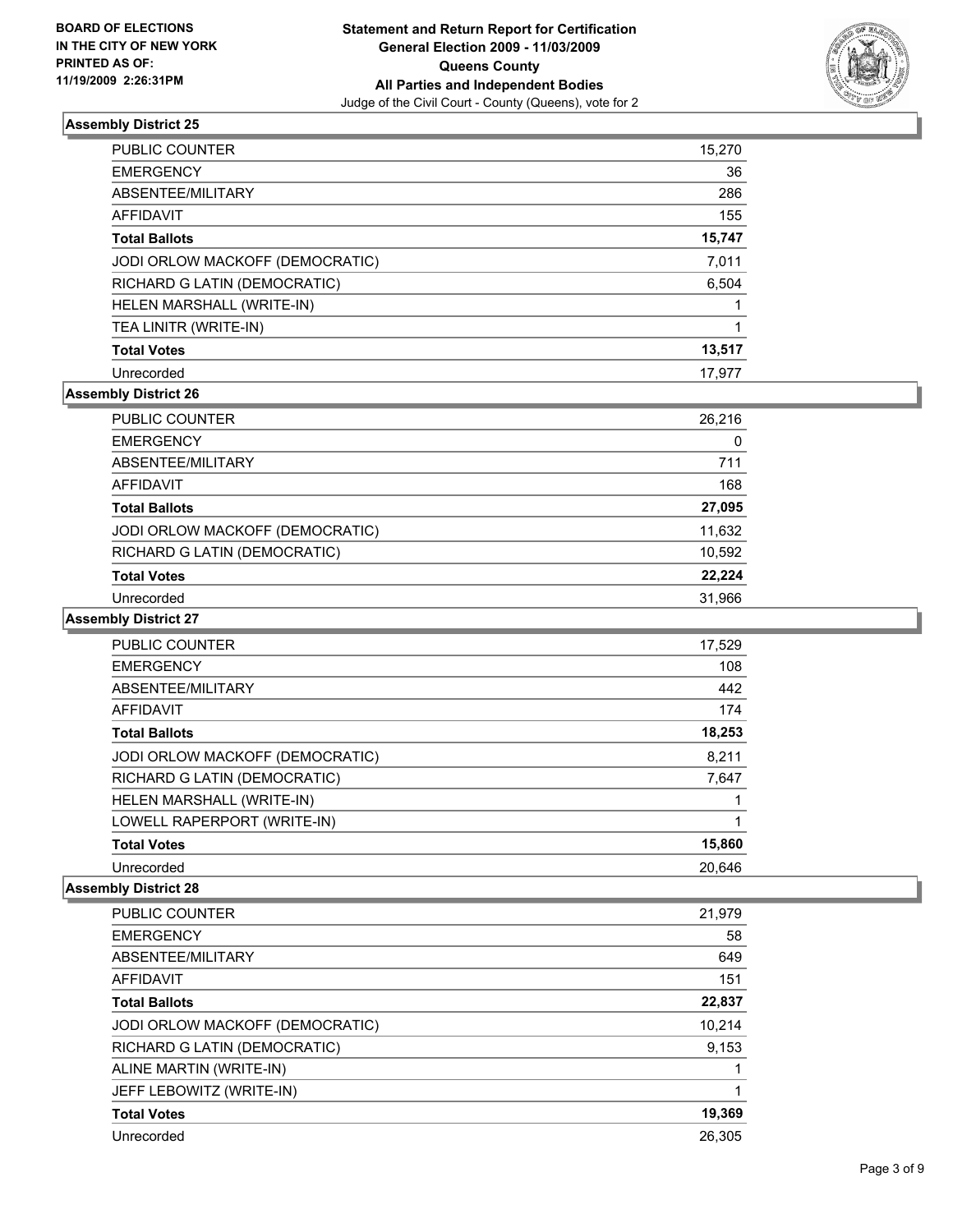

| PUBLIC COUNTER                  | 17,221 |
|---------------------------------|--------|
| <b>EMERGENCY</b>                | 24     |
| ABSENTEE/MILITARY               | 311    |
| <b>AFFIDAVIT</b>                | 133    |
| <b>Total Ballots</b>            | 17,689 |
| JODI ORLOW MACKOFF (DEMOCRATIC) | 11,183 |
| RICHARD G LATIN (DEMOCRATIC)    | 11,145 |
| JOHN W CRONIN (WRITE-IN)        |        |
| <b>Total Votes</b>              | 22,329 |
| Unrecorded                      | 13.049 |

## **Assembly District 30**

| <b>PUBLIC COUNTER</b>           | 15,859 |
|---------------------------------|--------|
| <b>EMERGENCY</b>                | 15     |
| ABSENTEE/MILITARY               | 252    |
| <b>AFFIDAVIT</b>                | 136    |
| <b>Total Ballots</b>            | 16,262 |
| JODI ORLOW MACKOFF (DEMOCRATIC) | 7,069  |
| RICHARD G LATIN (DEMOCRATIC)    | 6,602  |
| DENA TOBIN (WRITE-IN)           | 1      |
| ERIC GIOIA (WRITE-IN)           | 1      |
| JOHN LEHECKA (WRITE-IN)         | 1      |
| SUSAN ARON DEFRONT (WRITE-IN)   | 1      |
| WILLIAM KLOENDER (WRITE-IN)     | 1      |
| <b>Total Votes</b>              | 13,676 |
| Unrecorded                      | 18,848 |

| PUBLIC COUNTER                  | 13,329 |
|---------------------------------|--------|
| <b>EMERGENCY</b>                | 15     |
| ABSENTEE/MILITARY               | 394    |
| <b>AFFIDAVIT</b>                | 159    |
| <b>Total Ballots</b>            | 13,897 |
| JODI ORLOW MACKOFF (DEMOCRATIC) | 8,174  |
| RICHARD G LATIN (DEMOCRATIC)    | 8,088  |
| ALAN KATINON (WRITE-IN)         |        |
| H. LEVIN (WRITE-IN)             |        |
| <b>Total Votes</b>              | 16,264 |
| Unrecorded                      | 11.530 |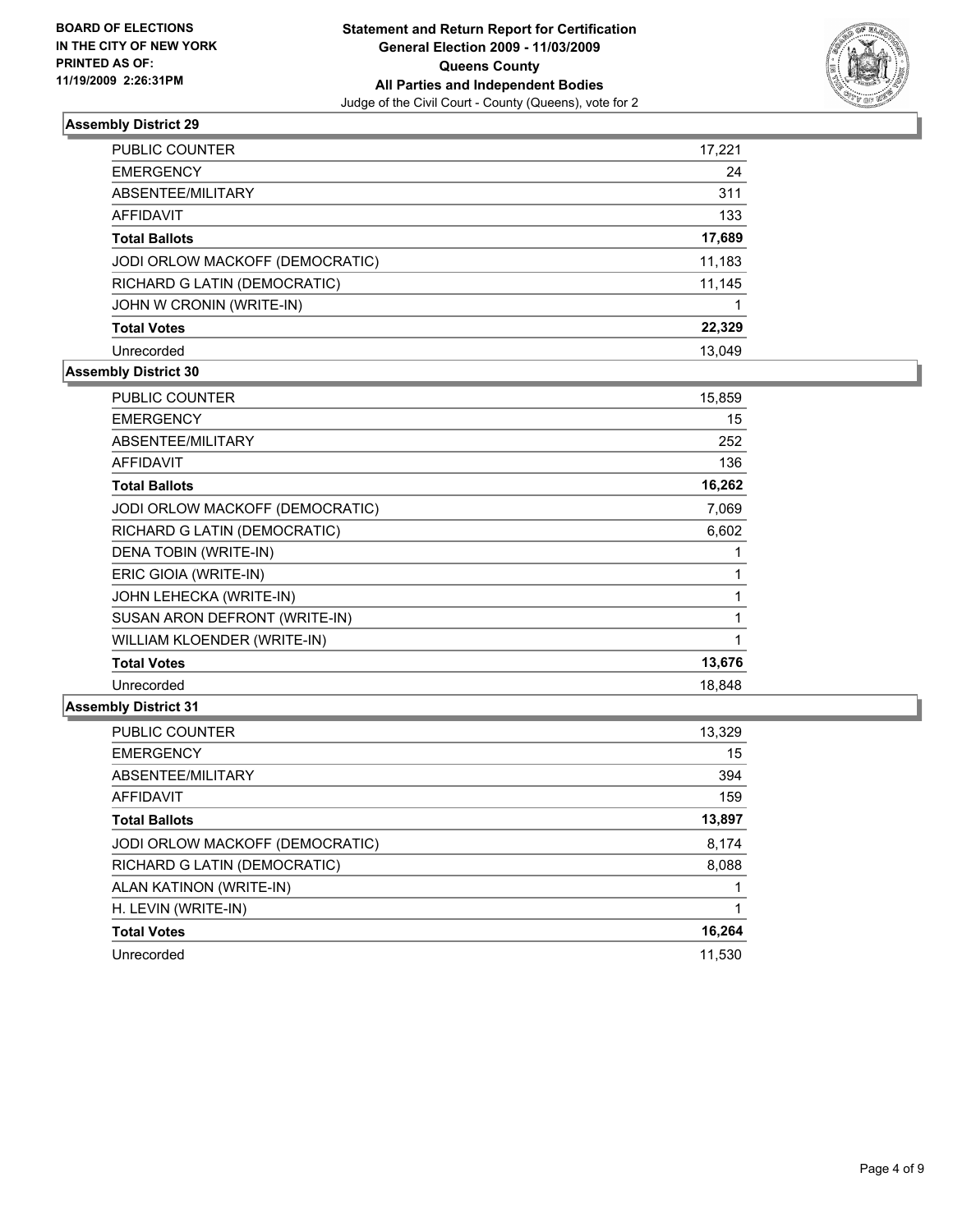

| PUBLIC COUNTER                  | 15,819 |
|---------------------------------|--------|
| EMERGENCY                       | 27     |
| ABSENTEE/MILITARY               | 222    |
| AFFIDAVIT                       | 162    |
| Total Ballots                   | 16,230 |
| JODI ORLOW MACKOFF (DEMOCRATIC) | 9,573  |
| RICHARD G LATIN (DEMOCRATIC)    | 9,507  |
| HELEN MARSHALL (WRITE-IN)       |        |
| <b>Total Votes</b>              | 19,081 |
| Unrecorded                      | 13.379 |

## **Assembly District 33**

| <b>PUBLIC COUNTER</b>           | 18,658 |
|---------------------------------|--------|
| <b>EMERGENCY</b>                | 4      |
| ABSENTEE/MILITARY               | 243    |
| AFFIDAVIT                       | 139    |
| <b>Total Ballots</b>            | 19,044 |
| JODI ORLOW MACKOFF (DEMOCRATIC) | 11,248 |
| RICHARD G LATIN (DEMOCRATIC)    | 11,174 |
| <b>Total Votes</b>              | 22,422 |
| Unrecorded                      | 15.666 |

#### **Assembly District 34**

| <b>PUBLIC COUNTER</b>           | 12,854 |
|---------------------------------|--------|
| <b>EMERGENCY</b>                | 39     |
| ABSENTEE/MILITARY               | 181    |
| AFFIDAVIT                       | 112    |
| <b>Total Ballots</b>            | 13,186 |
| JODI ORLOW MACKOFF (DEMOCRATIC) | 5,913  |
| RICHARD G LATIN (DEMOCRATIC)    | 5,690  |
| KATHLEEN CARDERO (WRITE-IN)     |        |
| <b>Total Votes</b>              | 11,604 |
| Unrecorded                      | 14.768 |

| PUBLIC COUNTER                  | 12,153 |
|---------------------------------|--------|
| <b>EMERGENCY</b>                | 21     |
| ABSENTEE/MILITARY               | 237    |
| <b>AFFIDAVIT</b>                | 102    |
| <b>Total Ballots</b>            | 12,513 |
| JODI ORLOW MACKOFF (DEMOCRATIC) | 5,923  |
| RICHARD G LATIN (DEMOCRATIC)    | 5,754  |
| <b>Total Votes</b>              | 11,677 |
| Unrecorded                      | 13.349 |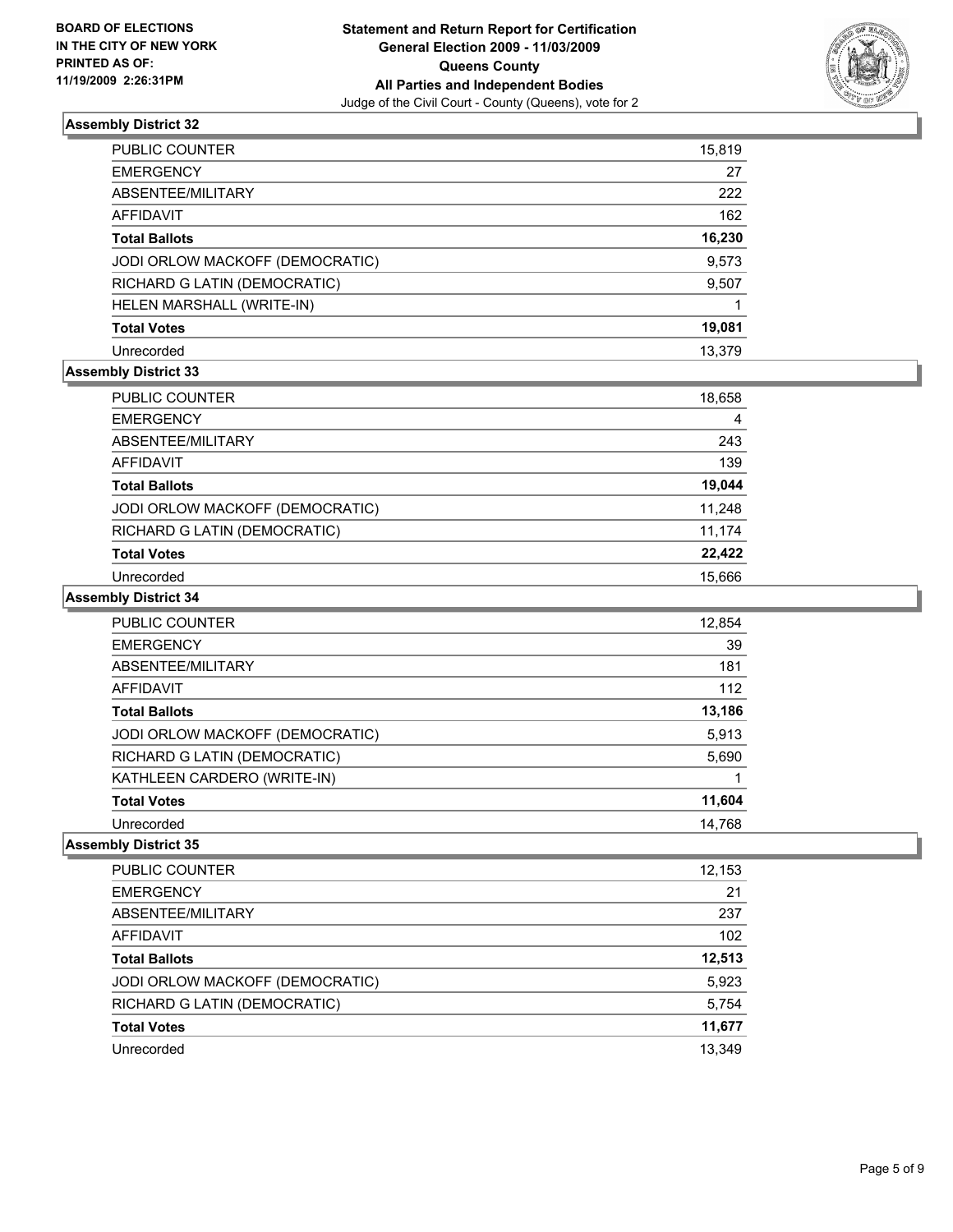

| <b>PUBLIC COUNTER</b>           | 14,288 |
|---------------------------------|--------|
| <b>EMERGENCY</b>                |        |
| ABSENTEE/MILITARY               | 192    |
| <b>AFFIDAVIT</b>                | 192    |
| <b>Total Ballots</b>            | 14,673 |
| JODI ORLOW MACKOFF (DEMOCRATIC) | 7,419  |
| RICHARD G LATIN (DEMOCRATIC)    | 7,002  |
| CHRISTOPHER LINDAHL (WRITE-IN)  |        |
| DONALD DUCK (WRITE-IN)          |        |
| MINNIE MOUSE (WRITE-IN)         | 1      |
| <b>Total Votes</b>              | 14,424 |
| Unrecorded                      | 14.922 |

**Assembly District 37**

| <b>PUBLIC COUNTER</b>           | 13,708 |
|---------------------------------|--------|
| <b>EMERGENCY</b>                | 12     |
| ABSENTEE/MILITARY               | 159    |
| AFFIDAVIT                       | 174    |
| <b>Total Ballots</b>            | 14,053 |
| JODI ORLOW MACKOFF (DEMOCRATIC) | 7,286  |
| RICHARD G LATIN (DEMOCRATIC)    | 6,998  |
| DONALD DUCK (WRITE-IN)          |        |
| HOWARD THE DUCK (WRITE-IN)      |        |
| MICKEY MOUSE (WRITE-IN)         |        |
| PSYCHO BUNNY (WRITE-IN)         | 1      |
| <b>Total Votes</b>              | 14,288 |
| Unrecorded                      | 13,818 |

| <b>PUBLIC COUNTER</b>           | 12,979 |
|---------------------------------|--------|
| <b>EMERGENCY</b>                | 10     |
| ABSENTEE/MILITARY               | 176    |
| AFFIDAVIT                       | 118    |
| <b>Total Ballots</b>            | 13,283 |
| JODI ORLOW MACKOFF (DEMOCRATIC) | 5,813  |
| RICHARD G LATIN (DEMOCRATIC)    | 5,419  |
| ERIC ULRICH (WRITE-IN)          |        |
| <b>Total Votes</b>              | 11,233 |
| Unrecorded                      | 15.333 |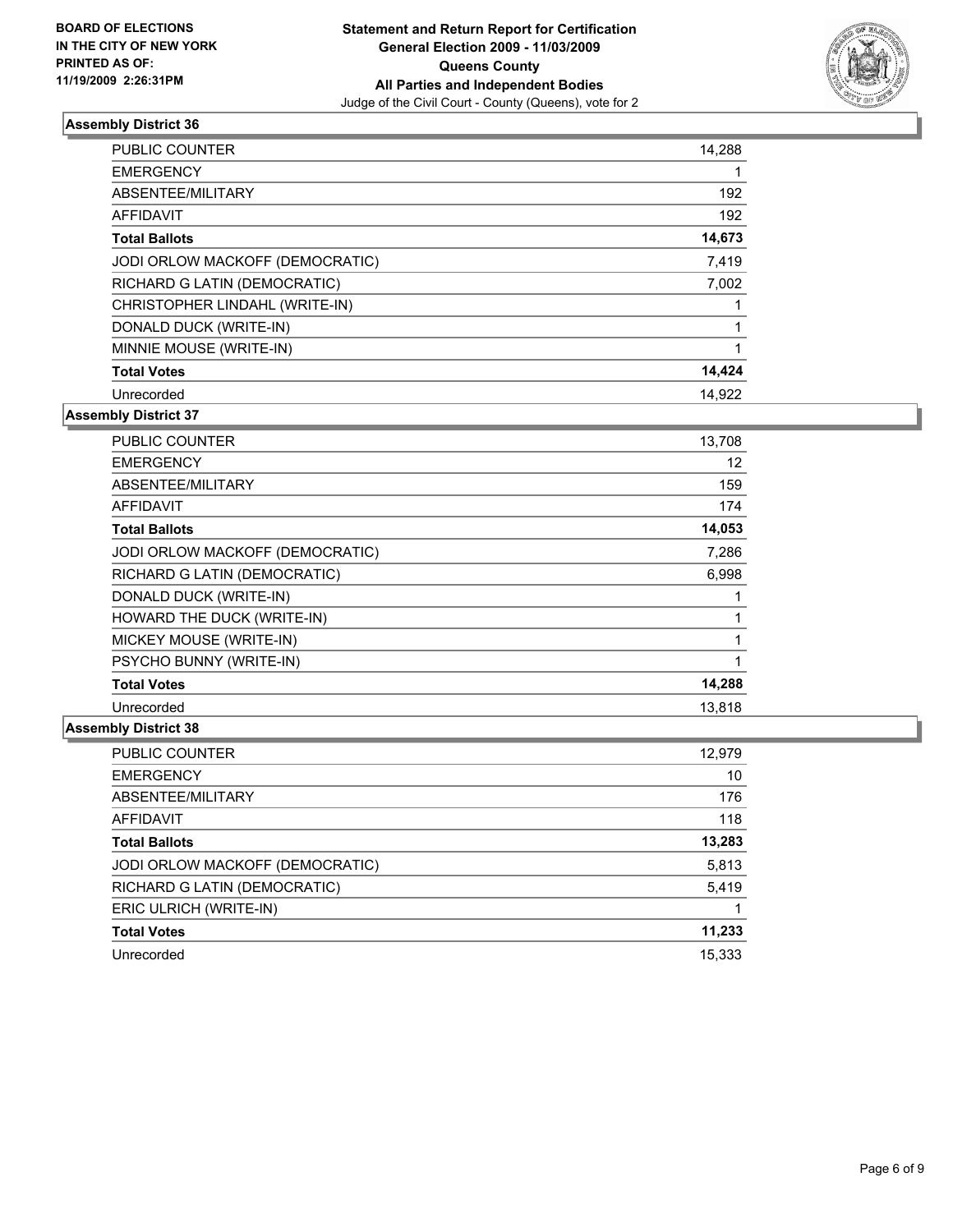

| <b>PUBLIC COUNTER</b>           | 9,256  |
|---------------------------------|--------|
| <b>EMERGENCY</b>                | 5      |
| ABSENTEE/MILITARY               | 93     |
| <b>AFFIDAVIT</b>                | 95     |
| <b>Total Ballots</b>            | 9,449  |
| JODI ORLOW MACKOFF (DEMOCRATIC) | 4,068  |
| RICHARD G LATIN (DEMOCRATIC)    | 3,986  |
| DONALD DUCK (WRITE-IN)          |        |
| <b>HELEN SEARS (WRITE-IN)</b>   | 1      |
| MICKEY MOUSE (WRITE-IN)         | 2      |
| MINNIE MOUSE (WRITE-IN)         |        |
| <b>Total Votes</b>              | 8,059  |
| Unrecorded                      | 10,839 |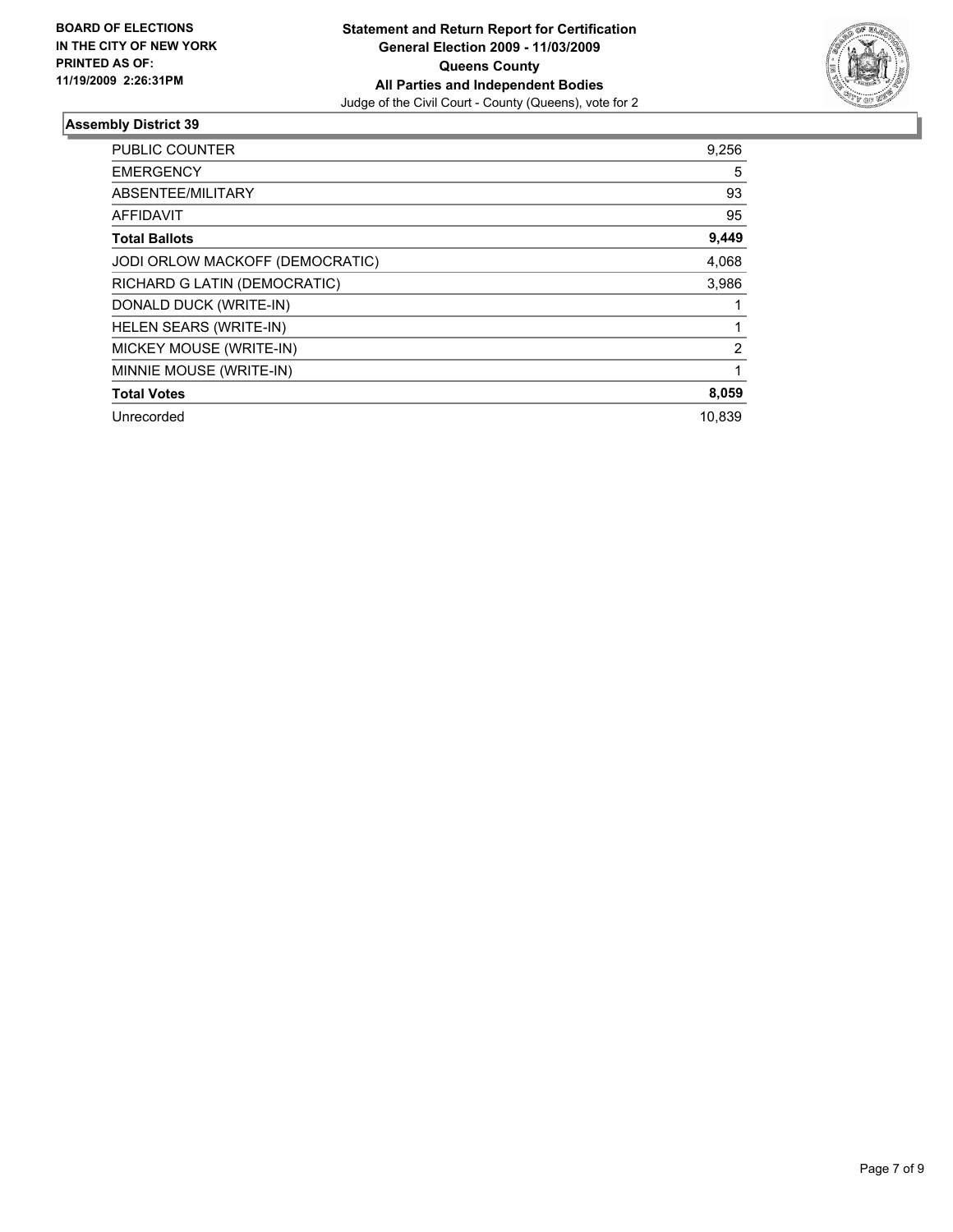

#### **Total for Judge of the Civil Court - County (Queens) - Queens County**

| Unrecorded                        | 325,249      |
|-----------------------------------|--------------|
| <b>Total Votes</b>                | 285,381      |
| WILLIAM KLOENDER (WRITE-IN)       | 1            |
| TEA LINITR (WRITE-IN)             | 1            |
| SUSAN ARON DEFRONT (WRITE-IN)     | 1            |
| SEAN HANNITY (WRITE-IN)           | 1            |
| PSYCHO BUNNY (WRITE-IN)           | 1            |
| MINNIE MOUSE (WRITE-IN)           | 2            |
| MICKEY MOUSE (WRITE-IN)           | 3            |
| MICHAEL DYAYMAH (WRITE-IN)        | 1            |
| MARK LEVIN (WRITE-IN)             | 1            |
| LOWELL RAPERPORT (WRITE-IN)       | 1            |
| KATHLEEN CARDERO (WRITE-IN)       | 1            |
| JOHN W CRONIN (WRITE-IN)          | 1            |
| JOHN LEHECKA (WRITE-IN)           | 1            |
| JOHN CASEY (WRITE-IN)             | $\mathbf{1}$ |
| JEFF LEBOWITZ (WRITE-IN)          | 1            |
| HOWARD THE DUCK (WRITE-IN)        | 1            |
| HENRY LAGOS (WRITE-IN)            | 1            |
| HELEN SEARS (WRITE-IN)            | 1            |
| HELEN MARSHALL (WRITE-IN)         | 3            |
| H. LEVIN (WRITE-IN)               | 1            |
| <b>GRESS BATTAGCIA (WRITE-IN)</b> | 1            |
| <b>GEORGE BUSH (WRITE-IN)</b>     | 1            |
| ERIC ULRICH (WRITE-IN)            | 1            |
| ERIC GIOIA (WRITE-IN)             | 1            |
| ELKANAH EDELMAN (WRITE-IN)        | 1            |
| DONALD DUCK (WRITE-IN)            | 3            |
| DICK CHENEY (WRITE-IN)            | 1            |
| DENA TOBIN (WRITE-IN)             | 1            |
| DAVID YASSKY (WRITE-IN)           | 1            |
| CHRISTOPHER LINDAHL (WRITE-IN)    | 1            |
| <b>BRIAN SHIUNDEL (WRITE-IN)</b>  | 1            |
| <b>BOB BURCK (WRITE-IN)</b>       | 1            |
| ALINE MARTIN (WRITE-IN)           | 1            |
| ALAN KATINON (WRITE-IN)           | 1            |
| RICHARD G LATIN (DEMOCRATIC)      | 138,796      |
| JODI ORLOW MACKOFF (DEMOCRATIC)   | 146,544      |
| <b>Total Ballots</b>              | 305,315      |
| AFFIDAVIT                         | 2,577        |
| ABSENTEE/MILITARY                 | 5,940        |
| <b>EMERGENCY</b>                  | 474          |
| <b>PUBLIC COUNTER</b>             | 296,324      |